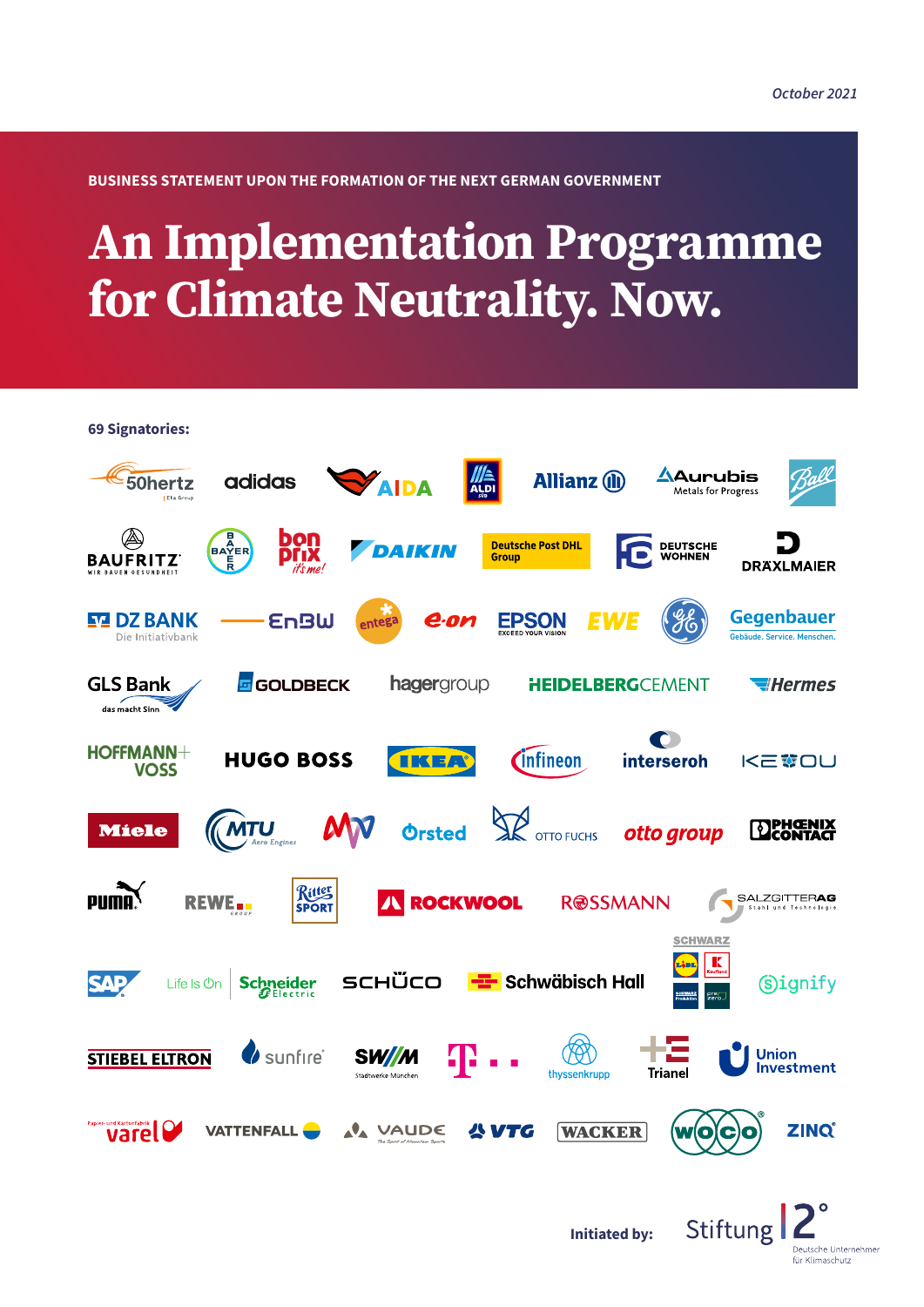# **An Implementation Programme for Climate Neutrality. Now.**

Climate change has become tangible for all of us. The latest report by the Intergovernmental Panel on Climate Change (IPCC) makes it unmistakably clear that there is no more time to lose in taking decisive action to counter global warming. To do so, we immediately require ambitious climate policy across all sectors that meets the goals of the Paris Climate Agreement and sets out a clear, reliable, and plannable path to climate neutrality for businesses and society.

Many businesses in Germany understand that now is the time to act and have begun to do so. They are reducing their emissions, are making concrete goals a binding part of their strategies for the future, are realising innovative projects, and investing in climate-friendly technologies. The private sector is ready to make climate action its business model and to make climate-neutrality an internationally recognised and export-ready trademark of German industry.

However, businesses require a policy framework for the transformation of Germany into a climate-neutral industrial country by 2045 to succeed, while reaching the goal of a 65% cut in emissions by 2030 relative to 1990. This policy framework will have to make climate-friendly technologies economical while supporting sustainable business models and offering long-term planning security.

The new German government must therefore set the course for this from the first day of the new legislative period. Now is the time for bold and decisive action!

**WE AS COMPANIES FROM ALL SECTORS OF THE GER-MAN ECONOMY THEREFORE CALL UPON THE NEW FEDERAL GOVERNMENT TO:**

# **1. Launch an implementation programme for climate neutrality in the first 100 days**

Following the completed revisions to the Climate Protection Act and the strengthening of the climate targets, businesses urgently require a comprehensive and concrete climate policy action programme – for all sectors and industries. To reliably achieve the climate goals for 2030 in the remaining eight years, it is necessary for the federal government to put forward a "Implementation Programme for Climate Neutrality" in the first 100 days of the new legislative period, building on the comprehensive approach of the European Commission's Green Deal. The measures contained within it should be rolled out during the first year to provide a strong foundation for future action. The implementation programme must ensure that decisive steps needed to reach climate neutrality by 2045 are finally taken. The programme measures must be outfitted with the financing levels necessary to enable and accelerate the expansion of important technologies and infrastructures and the investments needed in the energy, industry, building, and mobility sectors. On the European level, the federal government should take a clear stance in favour of a "Fit for 55" programme that supports businesses in achieving the climate goals and encourages investment.

**2**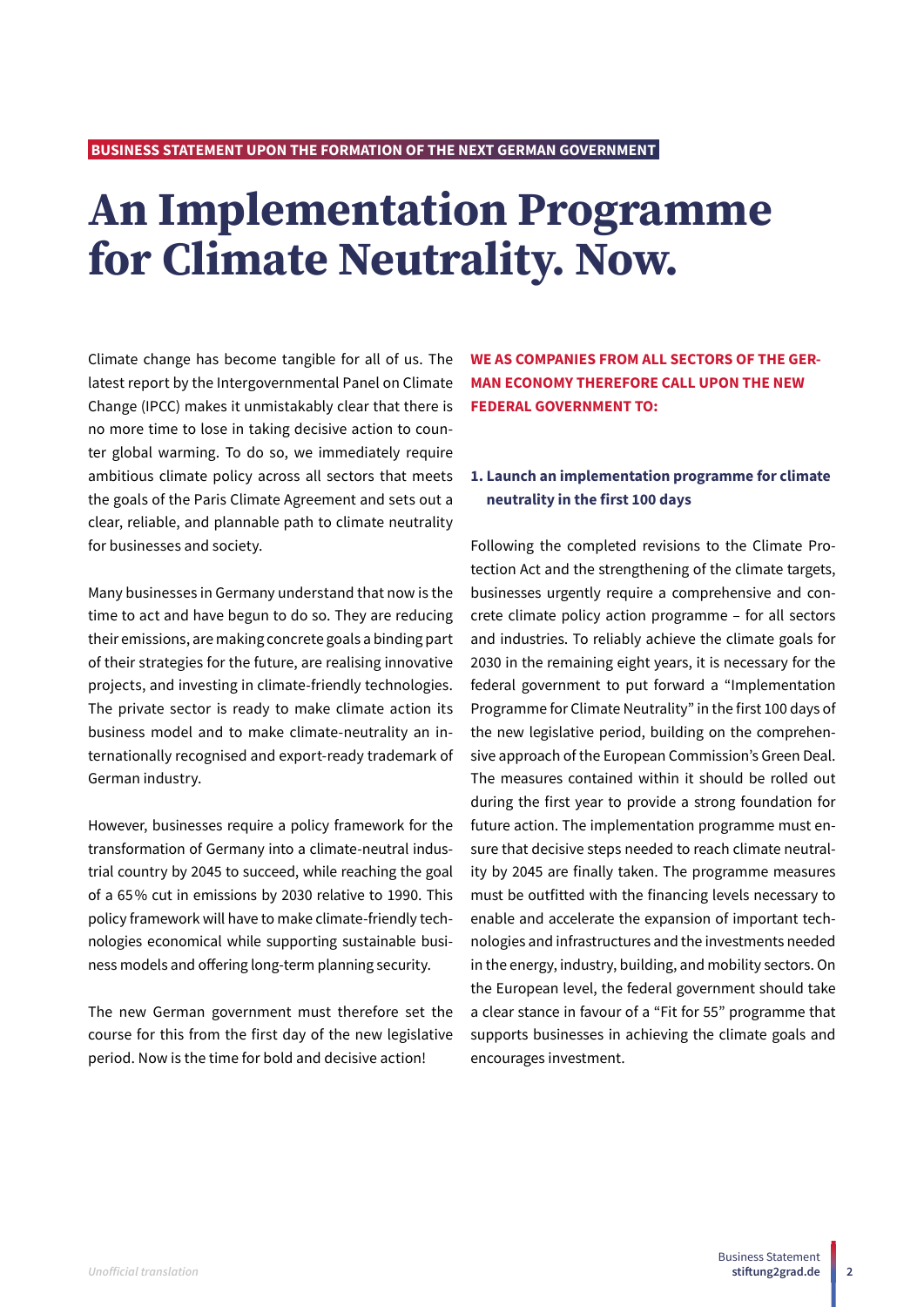# **2. Increase the competitiveness of climate technologies.**

The technologies needed to achieve the climate goals in all sectors are largely familiar. What is required now is a policy framework that makes these technologies market ready and competitive in an efficient way. As a part of its implementation programme, the new German government must enact climate-friendly reforms of the tax, levies, and allocation systems that solve existing disfunction. The CO<sub>2</sub> price must be further developed and strengthened as a leading climate policy instrument in reliable steps agreed upon at the European and international levels. Its steering effect should thus be considerably increased and directed toward the goal of Germany achieving climate neutrality by 2045. The  $CO<sub>2</sub>$  price should additionally be buttressed by an effective mix of measures for individual sectors so that climate-friendly technologies can quickly become competitive. In return, targeted measures are needed to ensure a fair social balance, to effectively counter carbon and investment leakage, and to preserve and unleash resources for future projects. This includes providing significant relief to businesses and consumers on electricity costs. It is also necessary to considerably expand and sustainably establish incentives for investment in climate-friendly technologies – especially in terms of scaling – and sector-specific instruments to support businesses actively working to enact the transformation needed. Commitment is needed to drive forward the creation of lead markets for sustainable products and products suited for a circular economy.

## **3. Accelerate the expansion of renewable energies and increase energy efficiency.**

Renewable energies in combination with measures to increase energy efficiency are the backbone of the transformation to climate neutrality in nearly all sectors. They are increasingly becoming an elementary facet of Germany as a location for industry. It is therefore necessary to massively accelerate the expansion of renewable energies and the energy grids they require. By 2030, at least 70% of the rising demand for electricity in Germany must

be covered by renewable energies. The installed capacity both of wind energy on land and sea and of solar energy must therefore nearly triple. For this to succeed, sufficient surface area for the expansion of renewable energies must be made dependably available and existing installations must be upgraded. This ambitious expansion of renewable energies must be combined with further measures to create the conditions necessary to achieve the exit from coal-fired power clearly before 2038. These include, above all, consistent measures for a significant increase in energy efficiency in the building sector, especially by increasing the renovation rate, which requires adequate support for the necessary investments. Companies can act as a catalyst for the creation of a renewable energy system. To do so, they require a more attractive and simpler framework for implementing important technological solutions. These include, among others, the self-generation and use of renewable electricity, the efficient generation and use of heating and cooling based on renewable energies and industrial waste heat, the generation and use of hydrogen from renewable energies, and the conversion of corporate fleets.

## **4. Simplify the approval of climate-friendly infrastructure.**

Lengthy and cumbersome planning and approval procedures must not be allowed to slow down the expansion of key technologies and infrastructures for achieving climate neutrality. In addition to generation capacities for renewable energies, this applies to power grids, the industrial plants necessary for the transformation (including for hydrogen production based on renewable energies and for  $CO<sub>2</sub>$  capture, use and storage), climate-friendly transport infrastructure, and energy-efficient building refurbishment. In addition, the expansion of broadband must be accelerated to enable, for example, digital solutions for optimising sustainable, decentralised energy production. The implementation programme should therefore include a "kick-start initiative" for a fundamental reorganisation and simplification of future and current planning and approval procedures. This requires courage and pragmatism:

**3**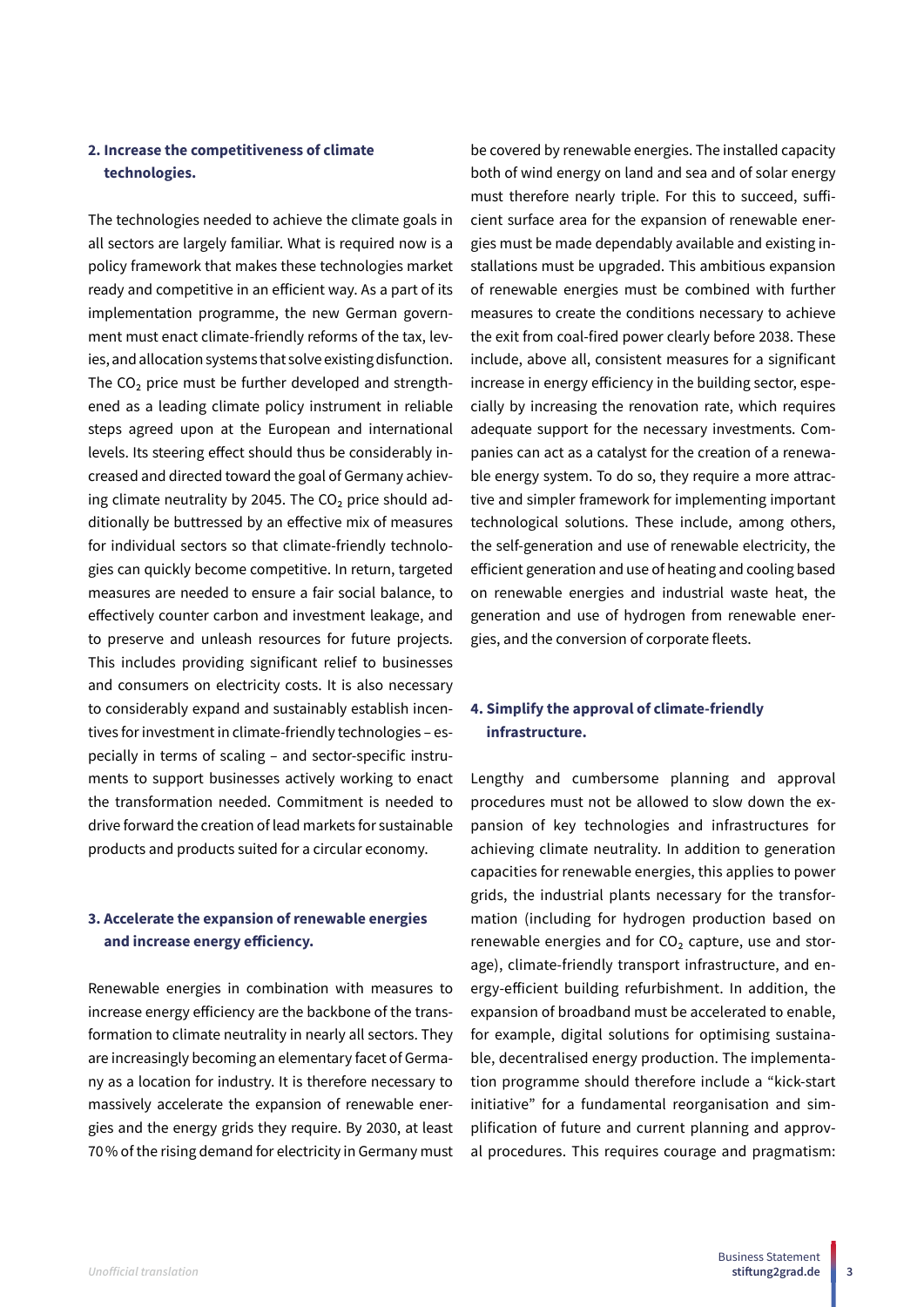the duration of approval procedures should be limited to less than one year, if possible. Appeals channels and legal action procedures should be accelerated, and the competent administrative units and courts should be enabled to act quickly.

#### **5. Lead by example.**

The state is the largest contracting body in Germany. Around 500 billion Euro are invested in public procurement every year. This gives the public sector a powerful climate policy lever that must be used much more than before to create lead markets for sustainable and circular products. The German government should launch a concerted action by the federal government, the states, municipalities, and the private sector and systematically orient public sector investments, projects, and award criteria towards climate action, the circular economy, and sustainability. Public funding must be used more intensively to mobilise private capital for investments in the climate-neutral technologies of the future. The financial sector plays a central role in financing the transformation. To do justice to this task, a goal-oriented and

#### **Initiated by:** Stiftung 2°

**69 Signatories:** 50Hertz · adidas · AIDA Cruises · ALDI SÜD · Allianz · Aurubis · Ball Beverage Packaging · BAUFRITZ · Bayer · bonprix · DAIKIN Airconditioning Germany · Deutsche Post DHL Group · Deutsche Wohnen · DRÄXLMAIER Group · DZ BANK · EnBW · ENTEGA · E.ON · Epson Deutschland · EWE · GE · Unternehmensgruppe Gegenbauer · GLS Bank · GOLDBECK · Hager Group · HeidelbergCement · Hermes Germany · HOFFMANN + VOSS · HUGO BOSS · IKEA Deutschland · Infineon Technologies · Interseroh · KEYOU · Miele · MTU Aero Engines · MVV Energie · Ørsted · OTTO FUCHS · Otto Group · Phoenix Contact · PUMA · REWE Group · Alfred Ritter (GmbH & Co. KG) · DEUTSCHE ROCKWOOL · ROSSMANN · Salzgitter AG · SAP · Schneider Electric · Schüco · Bausparkasse Schwäbisch Hall · Schwarz Gruppe (Lidl, Kaufland, Schwarz Produktion, PreZero) · Signify · STIEBEL ELTRON · Sunfire · SWM – Stadtwerke München · Deutsche Telekom · thyssenkrupp · Trianel · Union Investment · Papier- und Kartonfabrik Varel · Vattenfall · VAUDE · VTG · Wacker Chemie · Woco Gruppe · ZINQ

practicable regulatory framework for the German and European financial sector is needed.

#### **6. Strengthen international partnerships.**

The COP26 summit in Glasgow and the German G7 presidency in 2022 must be used to strengthen the transatlantic partnership and to lay the foundations for a club of climate leaders within the context of the G20. It should set international standards for a Paris compatible financial system and climate-neutral products. The Climate Club should work to strengthen climate action and the international competitiveness of German businesses while preventing carbon leakage. The German government should work through strategic partnerships on key technologies to achieve climate neutrality and to secure the competitive advantage of tomorrow.

*As businesses, we are prepared to fulfil our central role in climate action. We call upon the new German government to make the transformation to climate neutrality the central economic project of the coming legislative period. We are pleased to offer the coming government our support in doing so.*